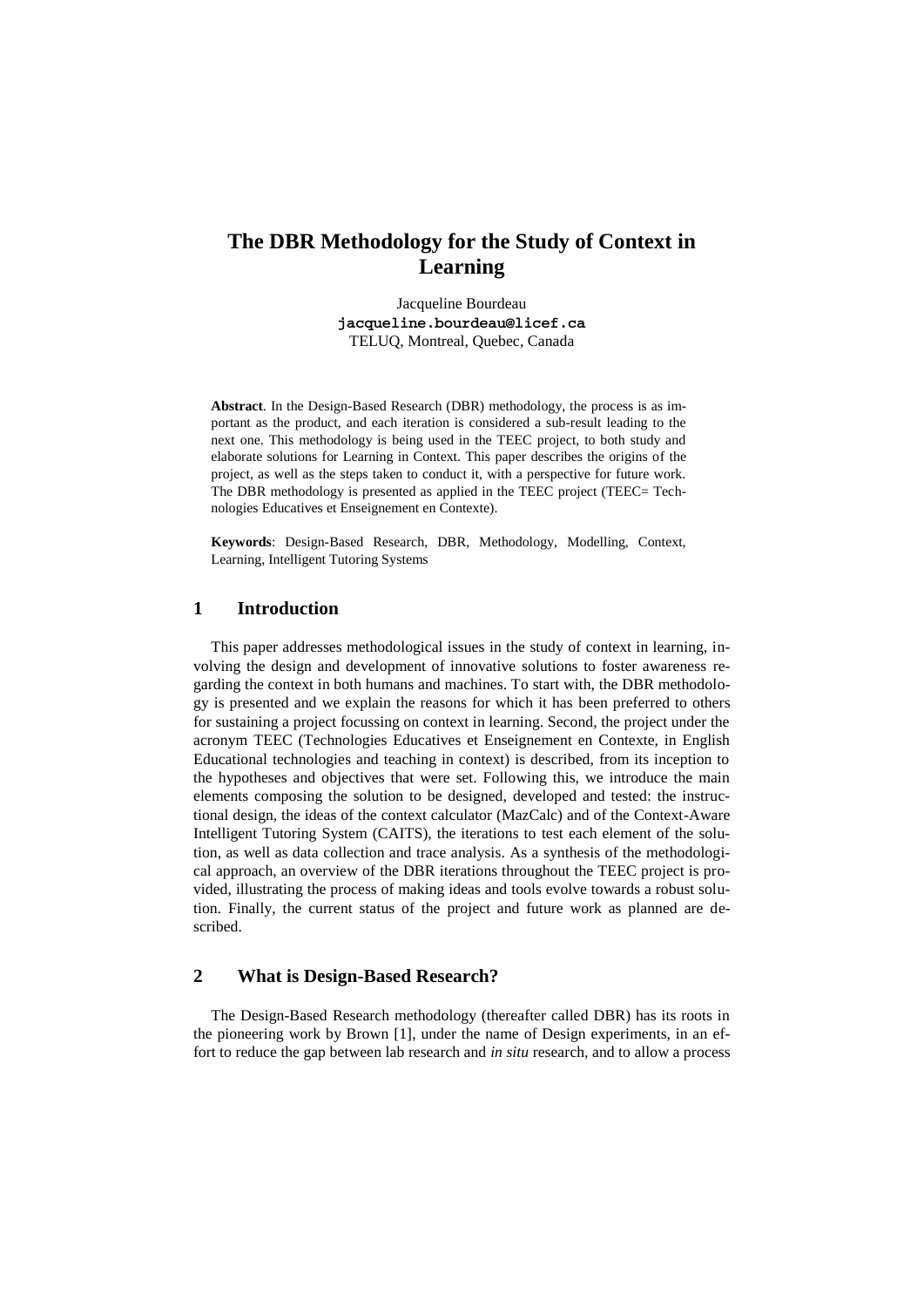by which both theory and practice can evolve together, based on a design process. It relies upon a cybernetic principle where the result of each loop changes the behaviour of a system. DBR then evolved into a full methodology which was claimed by the *DBR Research Collective* and published in the *Educational Researcher Journal* [2] sustained by an article in the *Journal of the Learning Sciences* [3], another one by Wang & Hannafin entitled *Design-based research and technology-enhanced learning environments* [4], another one by Herrington et al. [5], and the book chapter by Reimann [6]. It has been applied in numerous pedagogical innovations [7,8,9,10,11,12]. DBR can be characterized as a microsystemic methodology, based on system science principles, mainly the feedback loops mechanisms, or iterations, and the goal of comprising the complexity of an authentic situation to study it. In contrast to experimental research, it does not aim to isolate nor control. Unlike participatory design, it promotes the development of theoretical knowledge simultaneously to the design of artefacts.

To our knowledge, DBR has not been applied to study the design of collaborative learning, nor the design of context-aware learning environments.

## **3 The Inception of the TEEC Project**

The TEEC project was born in 2012, and is grounded in previous work both at CRREF (Université des Antilles, French West Indies) on context in learning and at LICEF (TÉLUQ, Canada) on Instructional Design and Intelligent Tutoring Systems. We worked on why and how to reconcile the intellectual traditions of french didactics with instructional design and intelligent tutoring systems.

The first starting point was that science learning tends to happen out of context, or even out of scope that context could be inherent to science learning. The second one was that context modelling was also absent in ITS research, which has sofar mainly concentrated on modelling the domain, the learner and the tutoring [13,14].

We considered several options to take context into account, among them ignoring context, putting it aside, or putting it on center stage. We then elaborated the hypothesis that learning would be most productive if we can stimulate what we call context effects in a learning scenario. To do so, we need to have: a generic learning scenario capable of producing context effects, a model of context that would allow us to calculate and predict the potential of two contexts to produce the context effect, and several experimentations to test and verify this hypothesis. We called our model the CLASH model, since it aims at fostering learning through a clash between contrasting contexts (similar to the Aha! Effect), as a manifestation of a cognitive clash, leading to a conceptual change in learners [15].

We also soon realized that in order to have a scientific tool to help our design and our predictions, it would be necessary to build a context calculator (later called MazCalc), that would contain the contextual parameters, compute the predicted context effect, and guide the design of the learning scenarios. Finally, we envisioned an intelligent tutoring system that would be context-aware and therefore adaptive and reactive to contextual elements in the learning process, relying on the context analysis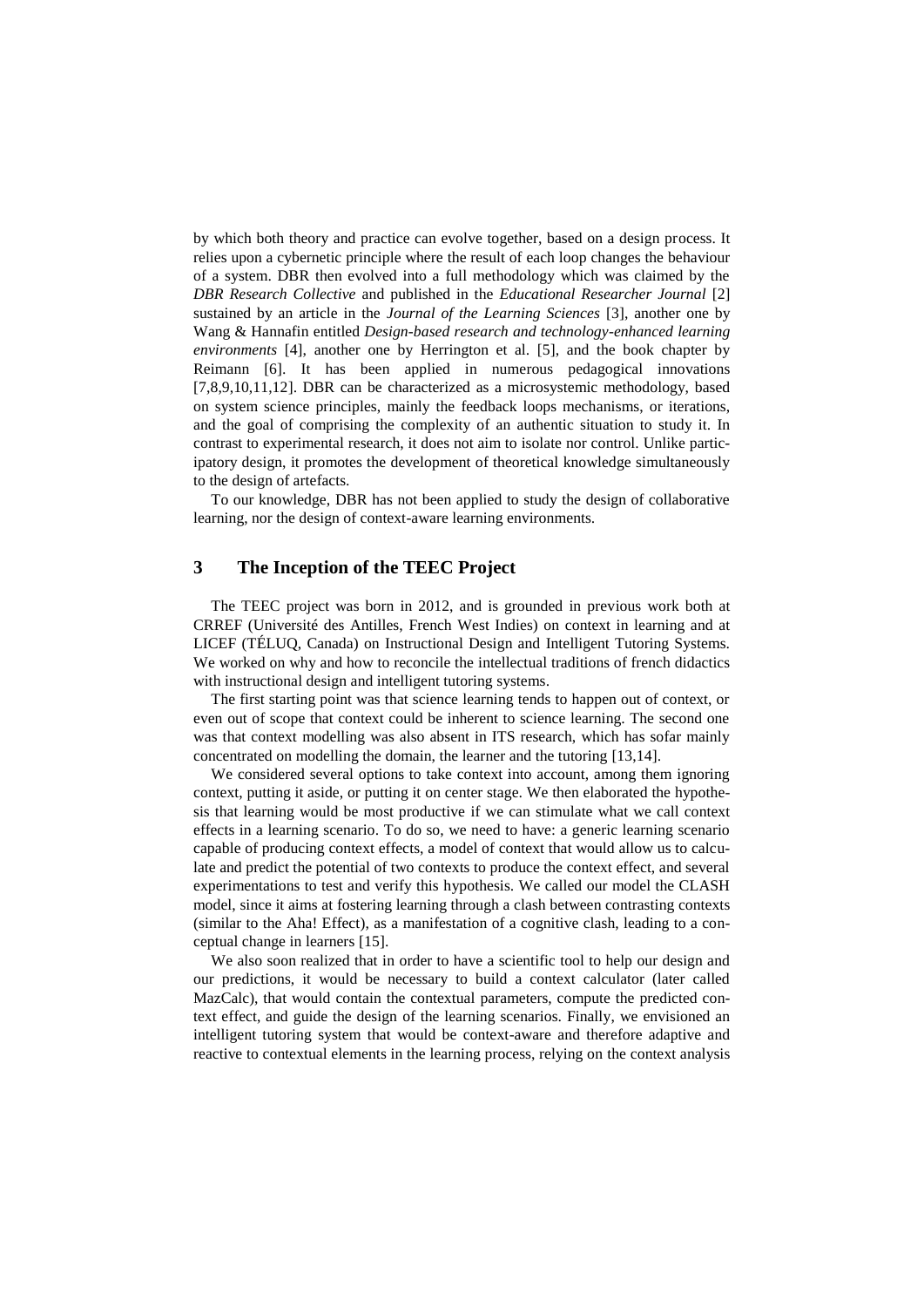performed by the MazCalc software. This system would also contain authoring rules and allow an instructional designer to adapt, improve and edit productive learning scenarios.

The hypotheses that we formulated are the following:

1) An instructional scenario, designed as to produce a clash between two contrasted contexts, for students working collaboratively on similar topics and shared tasks, that can foster learning while distinguishing basic notions from context-dependent elements, and stimulate the awareness of the gap between their observations and their mental models, which leads to a conceptual change.

2) Context modelling allows to instantiate and calculate the gaps between contexts using parameters

3) It is then possible to predict a context effect based on 1) et 2).

The objectives are to:

 $\Box$  Create and test an instructional model based on the emergence of context effects to foster conceptual change (CLASH)

 $\Box$  Elaborate a characterization system to predict context effects using indicators for each domain and topic

 $\Box$  Design and develop a software tool with a meta-model of context, a simulator, and an editing interface to instantiate parameters and equations specific to a domain and to a topic; test it, document it with user guides and release it as an open resource (MazCalc)

 $\Box$  Design learning scenarios and experiments in various domains, topics, and academic levels

 $\Box$  Design and develop a Context-Aware Intelligent Tutoring System (CAITS), with MazCalc as its core, and authoring and tutoring services.

In order to achieve these objectives and test these hypotheses, while working on many fronts at the same time, we needed a methodology that would: 1) allow us to tackle the design of several components at the same time, 2) be concerned both with theory and practice, 3) account for the complexity of the learning situation, 4) respect the authenticity of the learning tasks, 4) allow us to produce results repeatedly along the development of the project, 5) allow us to test not only the hypotheses but also the components.

The DBR methodology proved to be the best candidate for our project, despite the fact that it had not been applied yet to the study of context in learning, nor to telecollaborative learning, nor to the design of a context-aware learning environment. We are fully aware of the challenge related to this innovation, and we expect to live up to this challenge during the project.

To achieve our objectives, we also needed to design several components: an instructional scenario to set the structure of learning activities with their constraints while leaving room for emergent events; a software tool to calculate the contrast between two contexts, to predict the productivity of the scenario, and eventually to modify it; a smart learning environment aware not only of the context itself, but of the context as integrated with the domain and the learner models.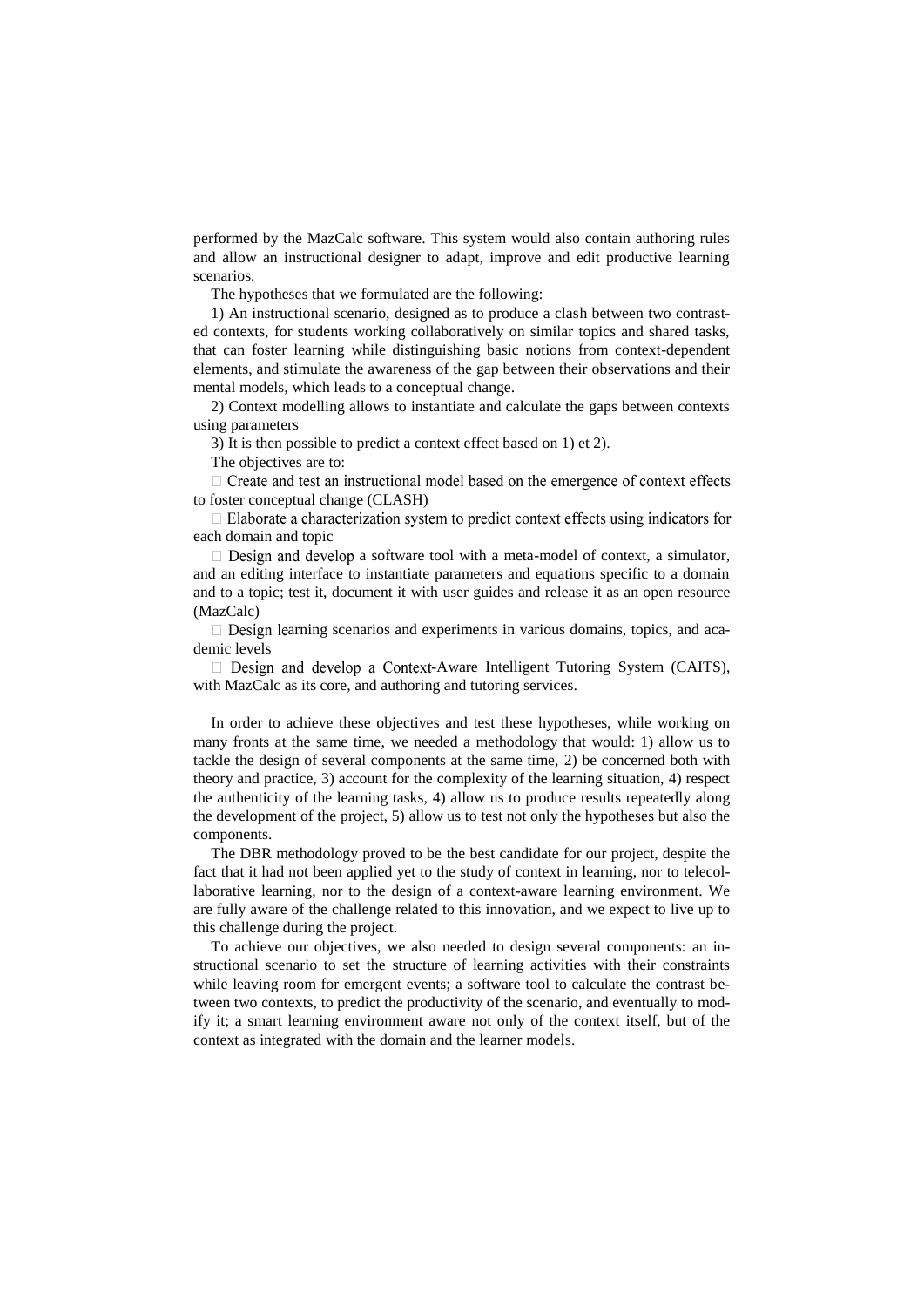The following three sections introduce the components involved: 1) the instructional design process and its product, the learning scenario; 2) the MazCalc software and the learning environment, 3) the first three design experiments. The last two sections highlight the data collection and trace analysis processes, and the future work as planned for the next three years.

## **4 The Instructional Design for the CLASH Model**

Instructional design is a methodology for designing instruction that pertains to the domain of Educational Technology, and proposes to apply engineering techniques to design instruction [16]. Fundamentally, the design process is composed of: analysis, design, development, implementation, and evaluation. The main instrument is called the learning scenario, which is defined as a structured set of components that specifies objectives, actors, activities, resources, tools, time and space, and which can be applied at different scales (course level, module level). Every specification is justified by its relevance to the objectives, and by the coherence with other elements.

We found out that instructional design would be a cornerstone to designing learning scenarios leading to the awareness of context and of its role in science learning. This is why we envisioned building a generic learning scenario that would allow us to produce and test the eventual context effect, draw conclusions, and improve our model. The scenario is oriented to reach a goal and to meet objectives, which can be either measured or observed. The inspiration for our generic scenario was the Jigsaw scenario [17], known for producing learning though collaboration, and which we adapted to our view. The main idea is to have two teams of learners, in contrasted contexts, working on the same scientific object or phenomenon, performing similar tasks, collecting observation data, exchanging on this object, and discovering the role of context in this learning.

The challenges offered by the TEEC project in terms of instructional design are manifold: negotiation about topics and activities among teachers and (eventually) learners, mechanisms for collaboration, tools for communication and sharing, and for data collection, etc. The main constraints and expectations are listed in Table 1.

Collaborative learning supported by technology (or Computer-Supported Collaborative Learning, CSCL) has been an object of study for more than 10 years<sup>1</sup>. Instructional scenarios or scripts are considered a basic tool for orchestrating and studying CSCL. Fostering discussion among learners experiencing differentiated contexts, cultures or beliefs has been successfully tested in CSCL [18], either inspired by a jigsaw type of scenario [17], or by exploiting international socio-cultural and economical differences [18].

-

<sup>&</sup>lt;sup>1</sup> The International Journal of Computer-Supported Collaborative Learning (ijCSCL) was founded in 2006 by the International Society of the Learning Sciences (ISLS). See http://ijcscl.org/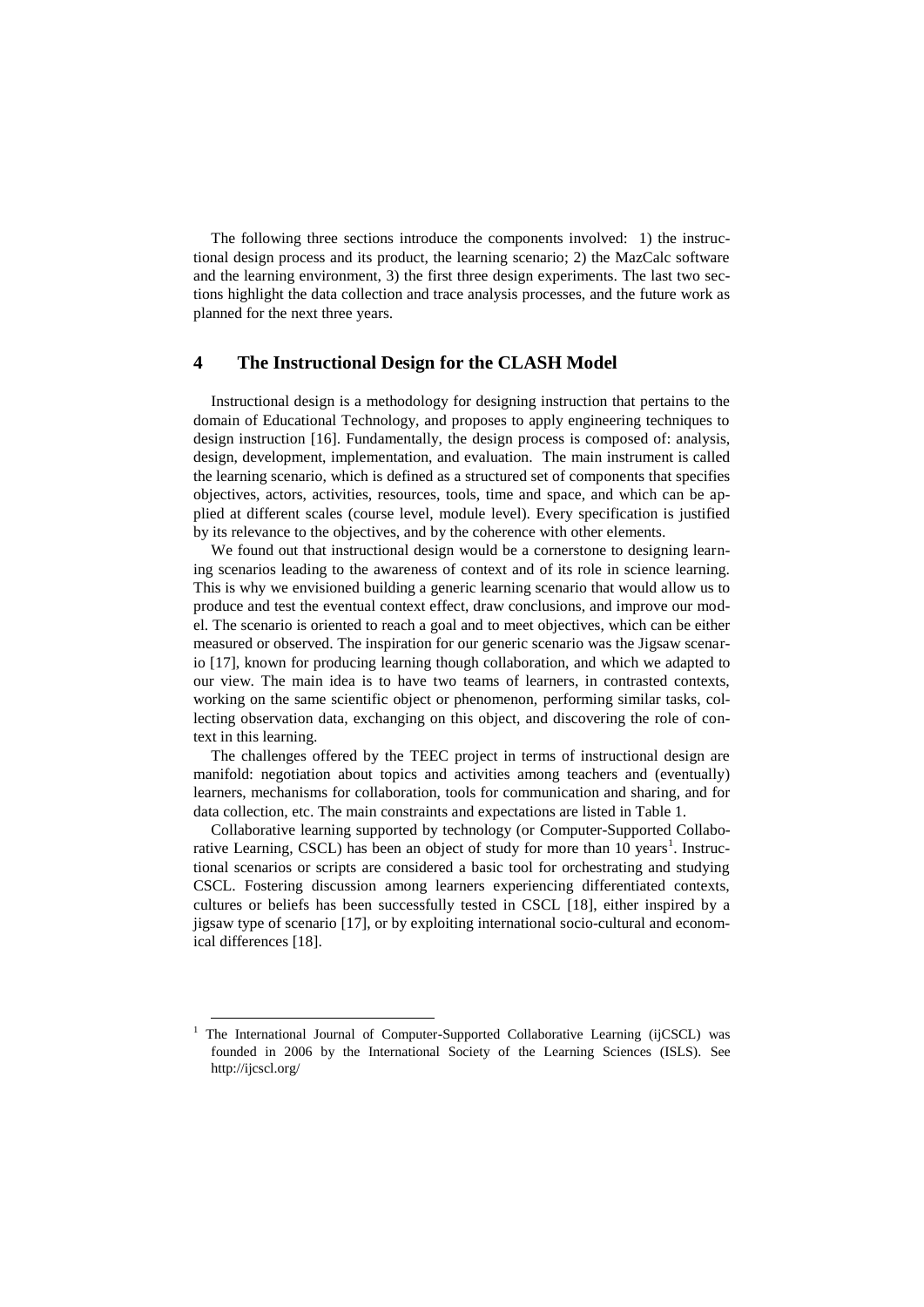| <b>Constraint 1:</b>             | 1) An instructional scenario, designed for allowing a conceptual             |
|----------------------------------|------------------------------------------------------------------------------|
| <b>Hypotheses</b>                | change through a clash between two contrasted contexts among learners        |
|                                  | collaborating on shared topics will foster the learning of the role of con-  |
|                                  | text in the domain studied 2) modelling the context makes it possible to     |
|                                  | calculate parameters of the context as well as the gap between two con-      |
|                                  | texts, 3) It is possible to predict a context effet based on 1) and 2).      |
| <b>Constraint 2:</b>             | Experience a context effect allows learners to differentiate the role of     |
| <b>CLASH Model:</b>              | context in a domain, and to differentiate what is common to all from         |
|                                  | what is context-dependent                                                    |
| <b>Constraint 3:</b>             | A structured set of learning activities with its calendar; specification     |
| <b>Collaborative</b><br>learning | of actors, activities, resources, time/space; 2 groups (15-30 participants), |
| scenario                         | 3-6 topics, 3-6 teams per group; pedagogical resources, investigation or     |
|                                  |                                                                              |
|                                  | inquiry tools; communication and sharing virtual environment                 |
| <b>Constraint 4:</b>             | Context calculator, a software tool to enter topics, parameters and          |
| <b>MAZCALC</b> software          | their values (quantitative or qualitative) and compute the gap between       |
|                                  | two contexts, both for predicting and verifying the productivity of a        |
|                                  | specific scenario                                                            |
| <b>Constraint 5:</b>             | Analysis of the data collected to inform the study of context in learn-      |
| <b>Trace analysis</b>            | ing; analysis of interactions (among learners, with the learning environ-    |
|                                  | ment) and of emotions, for detecting and studying the manifestations of      |
|                                  | context effects                                                              |
| <b>Expectations</b>              | Produce results for the testing and the improvement of each compo-           |
|                                  | nent: hypotheses; CLASH model; instructional scenario; MAZCALC               |
|                                  | software; trace analysis, according the DBR methodology for a series of      |
|                                  | feedback loops. Inform the overall design and the organisation of the        |

**Table 1.** Constraints and expectations for a TEEC learning scenario

Our approach resonates with Gropper's five recommendations [16] for instructional design research: 1) Reserve the word 'theory' for testable and verified propositions; 2) Translate propositions stated in rationales for a favoured model into testable form; 3) Do the research needed to verify the propositions so translated; 4) Structure or restructure a model based on results from multiple such tests; 5) Evaluate the model as a whole, for reliability and validity of implementation.

## **5 Imagining the MazCalc Software and the ITS Architecture**

In order to test our hypotheses, we imagined a situation where we would be able to calculate and predict the productivity of a scenario where two teams of learners would work on the same scientific topic, become aware of the differences due to context, exchange about it, and distinguish what is common and what is contextdependent. For this purpose, we conceived a context calculator, called MazCalc,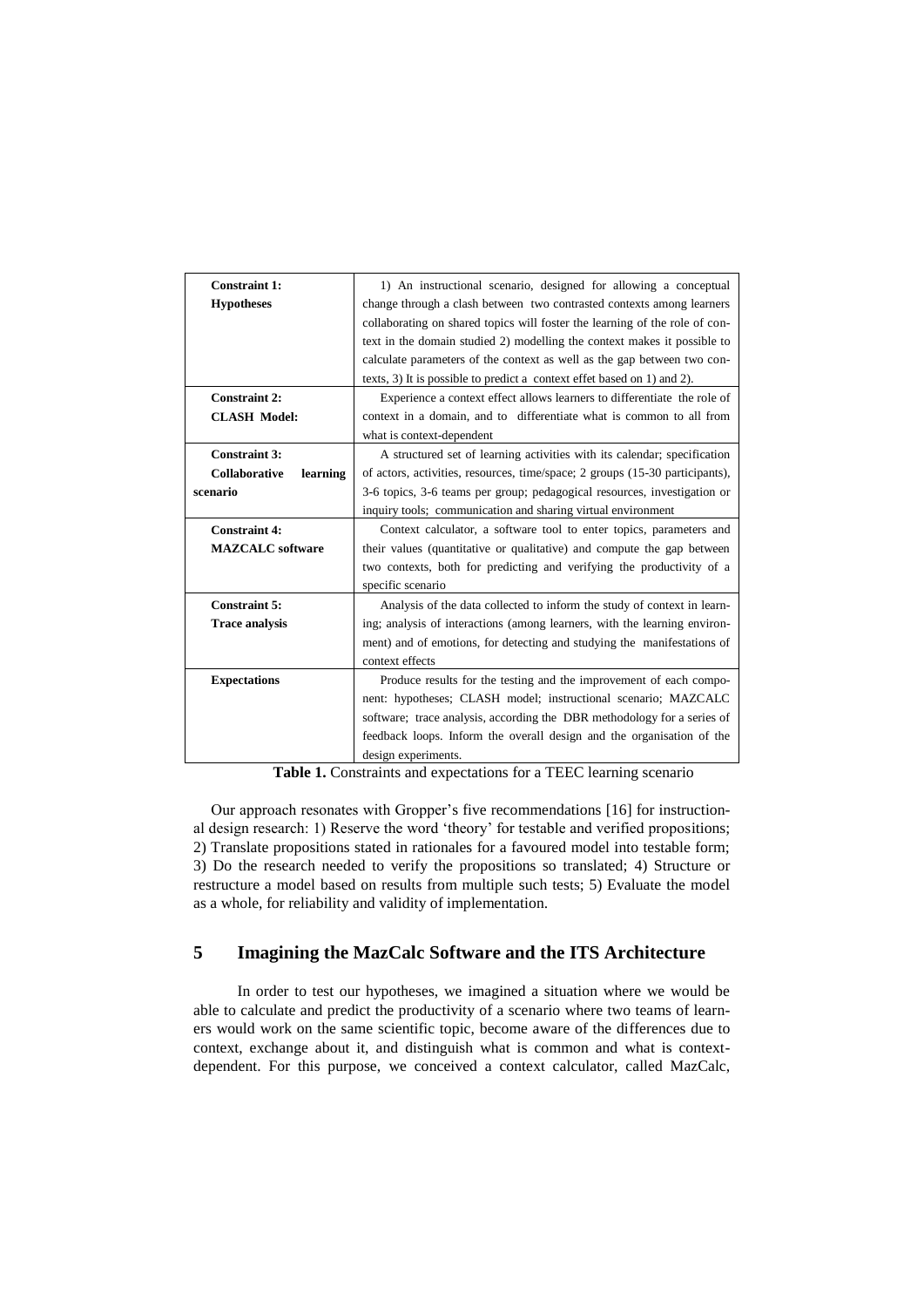which is a software tool to calculate the contrast between two contexts, to predict the productivity of the scenario, and eventually to modify it for improving the probability of success, that is to obtain accurate learning in and among learners. Starting with the identification of parameters belonging to the domain studied and the topics selected, it is then possible to assign values to these parameters, related to the expected context model. Specific properties related to each parameter provide the rules that can then be applied for the gap calculation. The history as well as the perspectives on the MazCalc are reported by Anjou et al. [17] in this volume.

In our vision, MazCalc would be at the core and would serve the purpose of a Culturally-Aware Intelligent Tutoring System (CAITS). In the tradition of ITS research, the basic architecture is composed of 4 modules: the domain, the learner and the tutoring models, plus the user interface [13,14]. To our knowledge, there has been no attempt to design an ITS that would contain some modelling of the context and would be capable of changing its behaviour based on its knowledge of context. In order to serve our goals, a conceptual architecture was designed, and the first steps taken towards a meta-model of context for the calculator [20,21].



**Fig. 1.** The CAITS Conceptual Architecture

Having stated the hypotheses, drawn a model, drafted the tools, and adopted a methodology, we started organizing and preparing the first in *situ* experiments.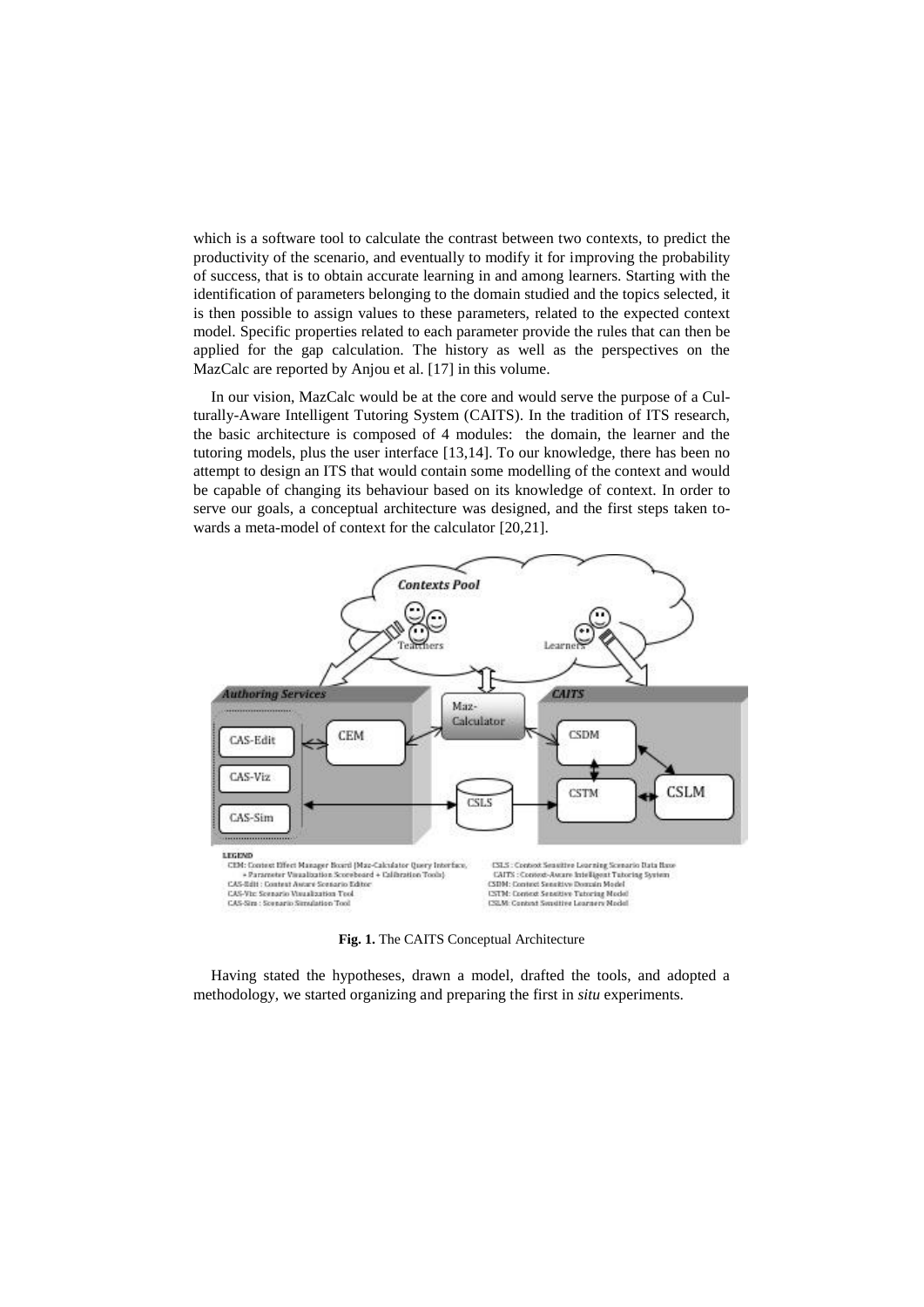## **6 Three Design Experiments**

#### **6.1 The First Experiment in Biology: Gounouj**

The first experiment was in Biology in 2013 and was called Gounouj, because it focussed on the frog (gounouj being the term for frog in guadelupean creole), and how it differs between a tropical country (as in Guadelupe) and a nordic one (as in Quebec), although belonging to the same species. We designed the scenario so as the two teams would be focussing on the same object, but would become aware of the context dependencies by making observations and collecting data in their close environment. The frog was chosen for its contrasting potential, since Guadeloupe has the smallest frog, and Quebec the largest one in North America. The six topics for both teams were: calls, nutrition, morphology and taxonomy, sustainable development and relationships with humans, and development. As a first stage of technological integration, the instructional scenario has been implemented in a Learning Management System (LMS, Moodle), in order to interconnect the activities with the sources needed, and to facilitate the recording and the tracing of the data (Fig.2). The initial scenario can be modified along the experiment to make room for emergent activities or requests from learners.



**Fig. 2.** The Moodle interface for teams working on the frog

Pre-test and post-test were conducted to detect mental representations on frogs (drawing the shape, giving the dimension, singing the call, etc). As it happened, the two teams, working in and on their own context (Fig. 3), changed their mental repre-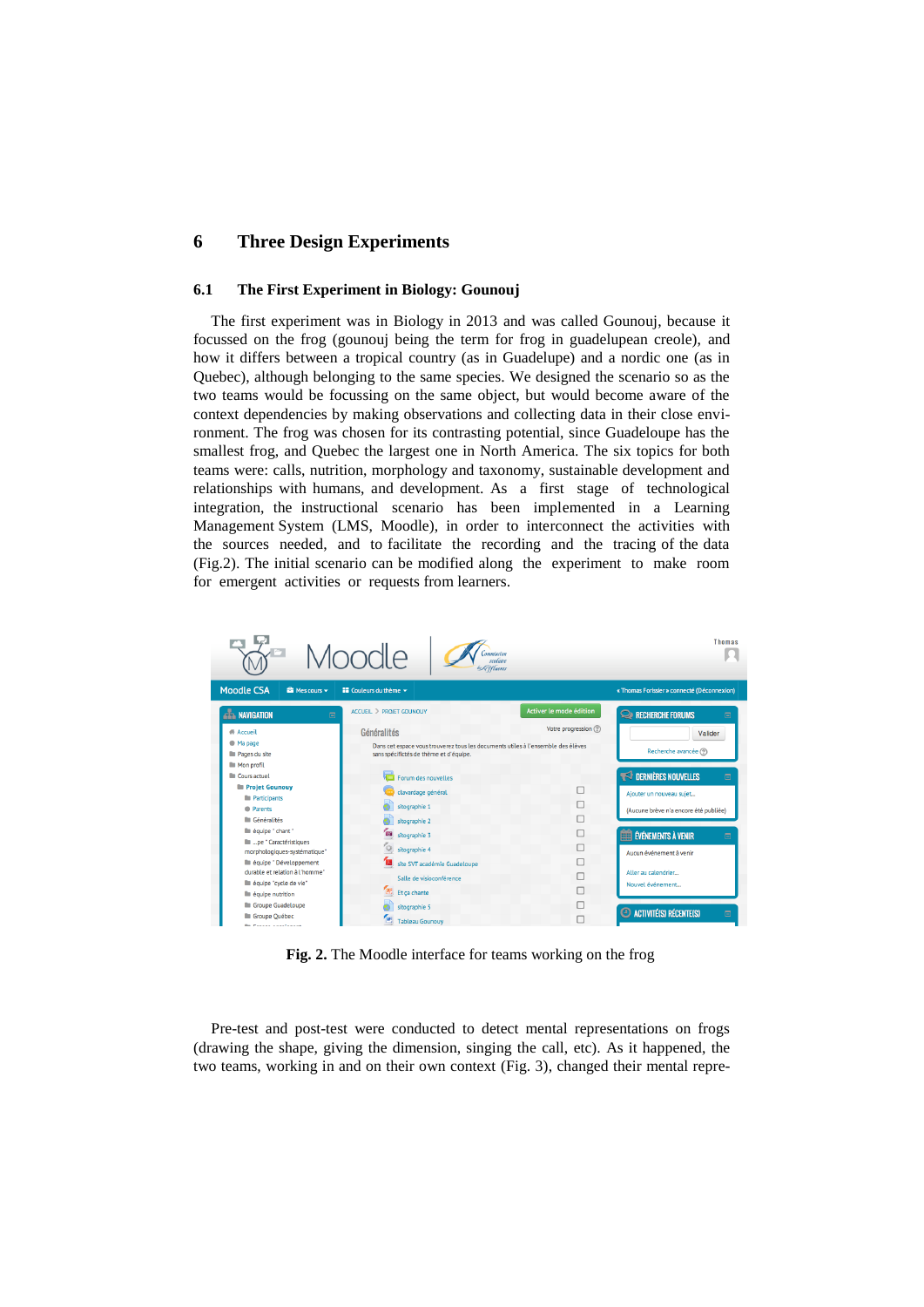sentations for more accurate ones, and became aware of the contextual differences (Fig.4), as was found in the video recordings.



**Fig. 3.** Schoolkids trying to capture a frog.



**Fig. 4.** The instant of surprise when discovering the foreign context.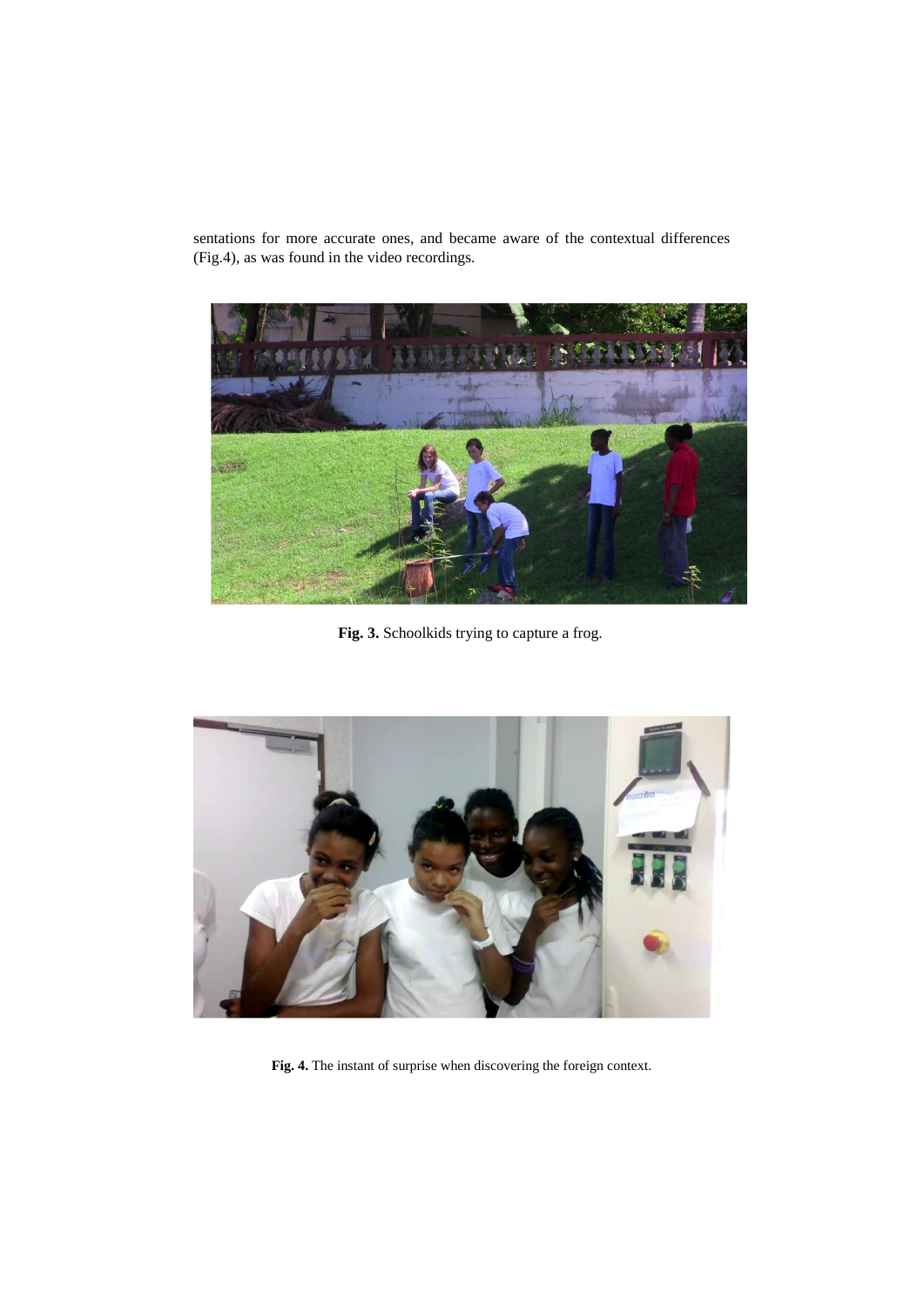The experiment is well documented (in French) by the Quebec teacher Julie Poulin [http://blogues.csaffluents.qc.ca/recit/2014/04/23/apprentissage-des-sciences-en](http://blogues.csaffluents.qc.ca/recit/2014/04/23/apprentissage-des-sciences-en-contexte/)[contexte/,](http://blogues.csaffluents.qc.ca/recit/2014/04/23/apprentissage-des-sciences-en-contexte/) and by the Guadelupean teacher, Sophie Fécil [22].

In general, teachers and learners were happy with the experiment but learners said that they would like to exchange personally with their correspondent learners, as the teachers did.

#### **6.2 The Second Experiment in Environmental Science: Dlo**

The second experiment, called Dlo (water in creole), was realized with the same learners and teachers, Fécil and Poulin, and with the scientific support of Lise Parent (TÉLUQ), a water science expert, alias Dr Dlo, whose role was to answer difficult questions, but also ask some to the learners! The two teachers worked in collaboration to prepare the scenario on water analysis, as well as the resources and the permissions needed On both sides, the kids conducted an investigation on-site and in their science lab, before they exchange their results over videoconferencing (Fig. 4). However, unexpected technical problems happened. Due to the success of the Gounuij experiment, the school in Guadeloupe received a technical upgrade, early during the experiment, although without technical support to implement it. This became a problem that prevented the experiment to happen completely as planned.



**Fig. 4.** Inter-groups Exchange over Videoconference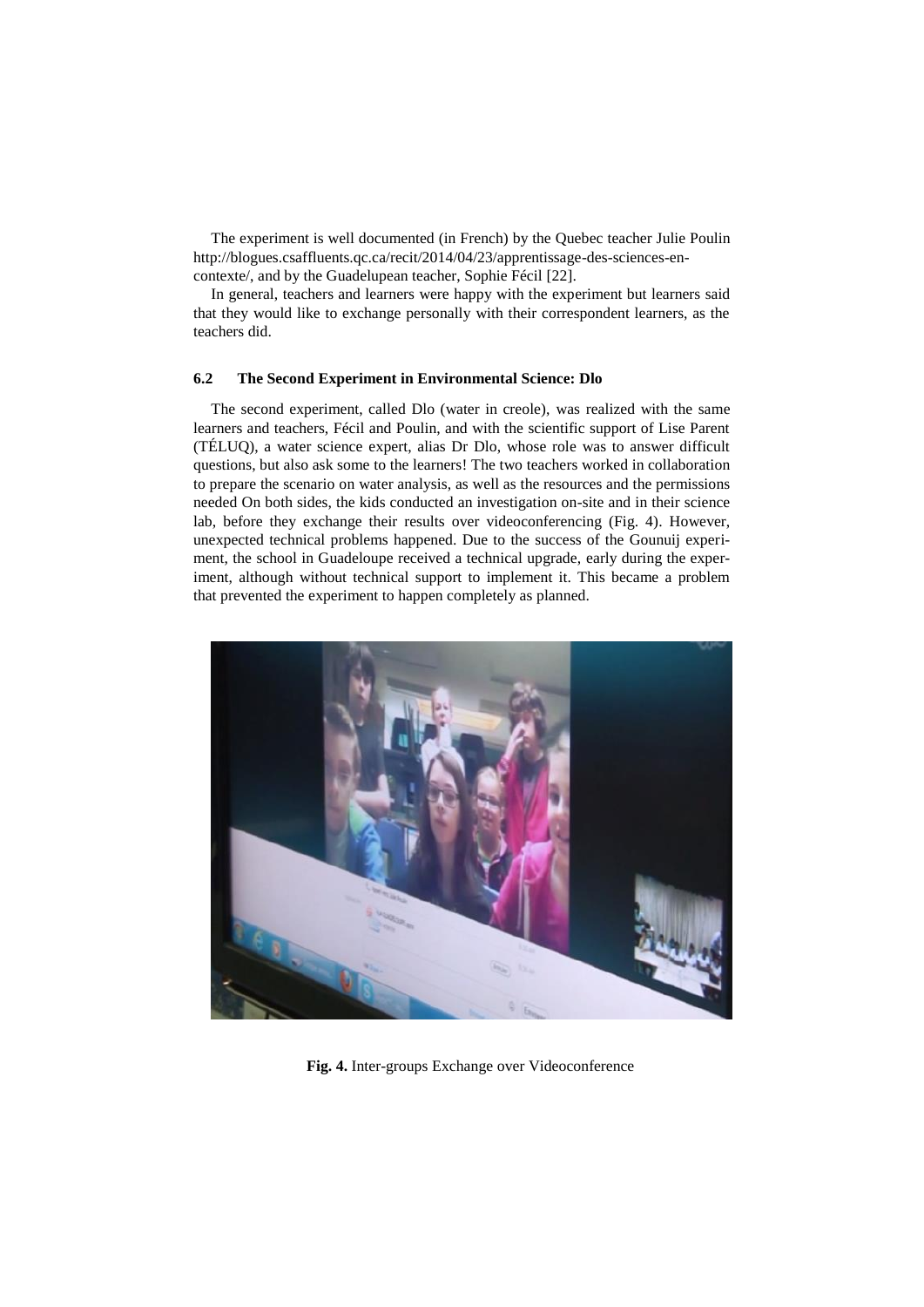The Dlo experiment will be re-planned after making sure that the technical problems are solved before starting the experiment.

### **6.3 The Third Experiment in Geothermy**

The third design experiment is documented in a detailed way in Anjou et al's paper, 2017 (in this volume). The topics were: Geology, Geomorphology, Structural, Industry, Environment. The learning scenario included two groups of Teachers in Training from the Université des Antilles (UA) and Université du Québec à Montréal (UQAM), with the support of experts in Geothermy: Yves Mazabraud, (Université des Antilles), and Michel Malo and Jasmin Raymond (INRS-Québec).

This experiment highlighted the challenge of synchronization, since it became a major problem. Although the participants share the same time zone, their respective schedule was different and changing.

## **7 Data collection and Trace Analysis**

Data collection is performed at each iteration, to test one or more elements of the system: hypotheses, model, instructional design, software design, and data collection tools. Video recordings are the main source of information about the collaboration process as well as about the individual learning process. At every stage, we extract lessons learned, new ideas, suggestions for improvement or extension for one or more elements of the system. These outputs are then used for the following iteration or development phase.

Between 2013 and 2016, for the tree design experiments described above (Gounouij, Dlo and Geothermy), we collected text-based traces and video recordings.

According to the plans for the following three years, from the beginning of 2017 to the end of 2019, with a similar corpus of data, we will enrich the trace analysis with two methods: analysis of epistemic interactions [23,24], and automatic detection of emotions in order to validate the visible expressions of the context effect in the video recordings [25].

# **8 Overview of the DBR Iterations throughout the TEEC project**

An overview of the DBR iterations throughout the TEEC project is presented in Table 2, with already completed tasks (2012-2016), and the tasks planned for the coming three years (2017-2019), with iterations in three new domains: Socioeconomy, Environmental Science, and Language Learning.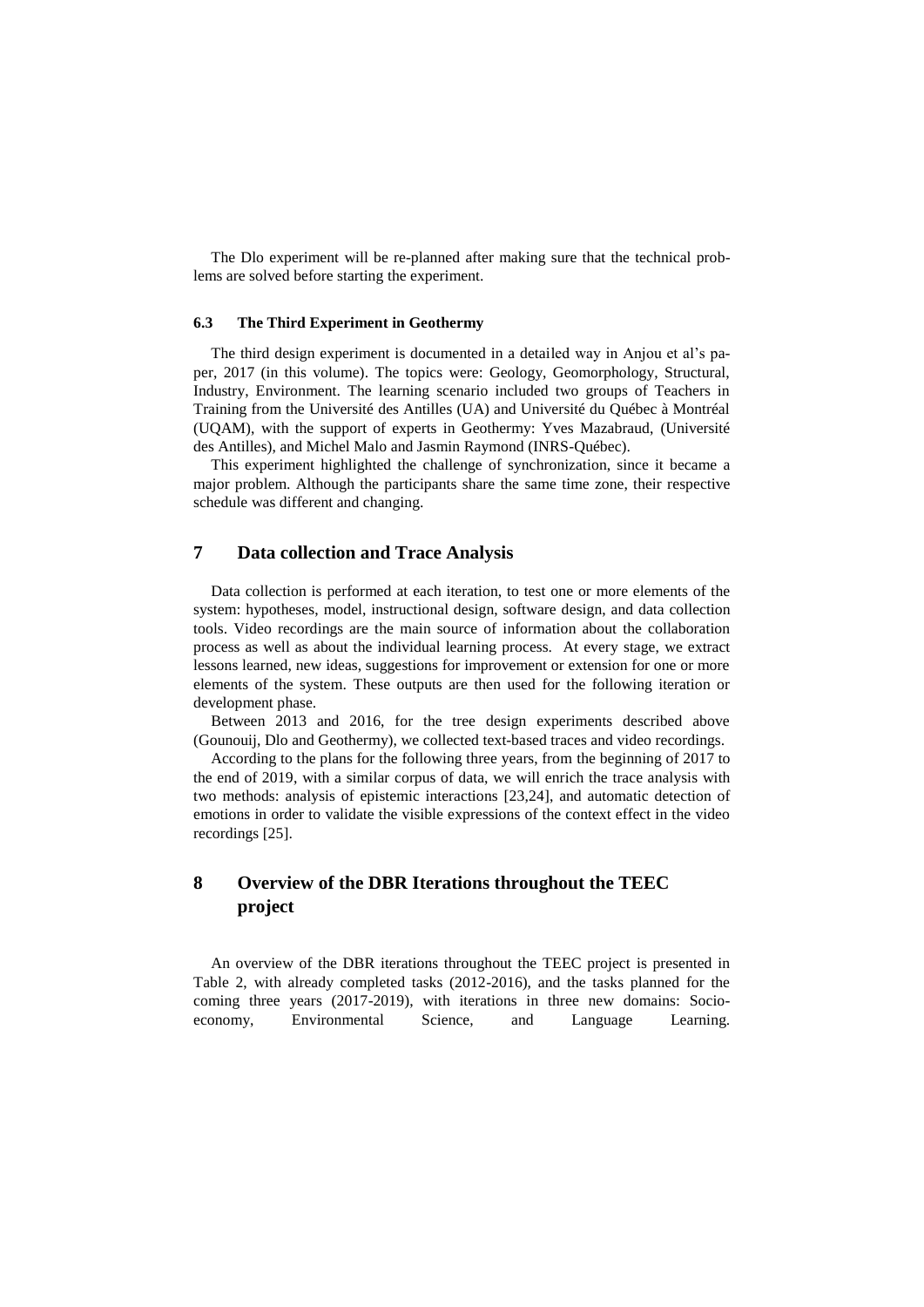| Itera-<br>tions | <b>CLASH</b><br>model | MazCalc,<br><b>CAITS</b> software | <b>Learning scenarios</b>    | Experimenta-<br>tions | <b>Team</b>                            |  |
|-----------------|-----------------------|-----------------------------------|------------------------------|-----------------------|----------------------------------------|--|
| 1-2012          | Hypothesis            | Inception, instantia-             | <b>Biology</b>               | Learners: 10-12 yrs   | Bourdeau, Fécil, Forissier, Mazabraud, |  |
|                 | Objectives            | ton to Biology, CAITS             | Gounouij (frog)              | Video recordings      | Stockless, Poulin                      |  |
|                 | Model version1        | architecture                      | 6 tasks                      | Pre-test, post test   |                                        |  |
| $2, -2013$      | Refinement add-       | Envi-<br>Instantiation to         | <b>Environmental Science</b> | Learners: 10-12 years | Bourdeau, Forissier, Nkambou, Parent,  |  |
|                 | ing internal con-     | ronmental Science                 | Dlo (water)                  | Pre-test post test    | <b>Stockless</b>                       |  |
|                 | text                  |                                   | 6 tasks                      |                       |                                        |  |
| $3 - 2014$      | Refinement:           | Development of meta-              | Geothermy                    | Teachers in Training  | Anjou, Bourdeau, Forissier, Fournier   |  |
|                 | Characterisation      | model, structuration of           | 6 tasks                      | Video recordings      | Mazabraud, Stockless                   |  |
|                 | of parameters         | parameters                        |                              | Pre-test post test    |                                        |  |
| $4 - 2015/16$   | Predictive Analy-     | Development of Excel              | Geothermy                    | Learners 12-14 yrs    | Anjou, Bourdeau, Forissier, Fournier   |  |
|                 | sis                   | prototype in Geothermy            | 6 tasks                      |                       | Mazabraud, Stockless, , experts in     |  |
|                 |                       |                                   |                              |                       | Geothermy                              |  |
| Planned:        | Validation and        | MazCalc<br>development-           | Socio-economy,<br>Language,  | Learners 9-11 yrs     | Anciaux, Anjou, Bourdeau,<br>Candau,   |  |
| 2017-2019       | improvement           | testing, release; CAITS           | Environmental science        | Learners 15 yrs       | Carignan Forissier, Fournier, Jeannot- |  |
|                 |                       | development-testing,              |                              |                       | Nkambou.<br>Fourcaud.<br>Mazabraud.    |  |
|                 |                       |                                   |                              |                       | Odacre Parent, Stockless, Temblay;     |  |
|                 | Analysis of epis-     |                                   |                              |                       | Baker, Detienne, Bernard               |  |
|                 | temic interactions    |                                   |                              |                       |                                        |  |
|                 | Automatic Emo-        |                                   |                              |                       | Prevost                                |  |
|                 | tion detection        |                                   |                              |                       |                                        |  |

|  |  | Table 2. Overview of the DBR iterations throughout the TEEC project |  |  |
|--|--|---------------------------------------------------------------------|--|--|
|  |  |                                                                     |  |  |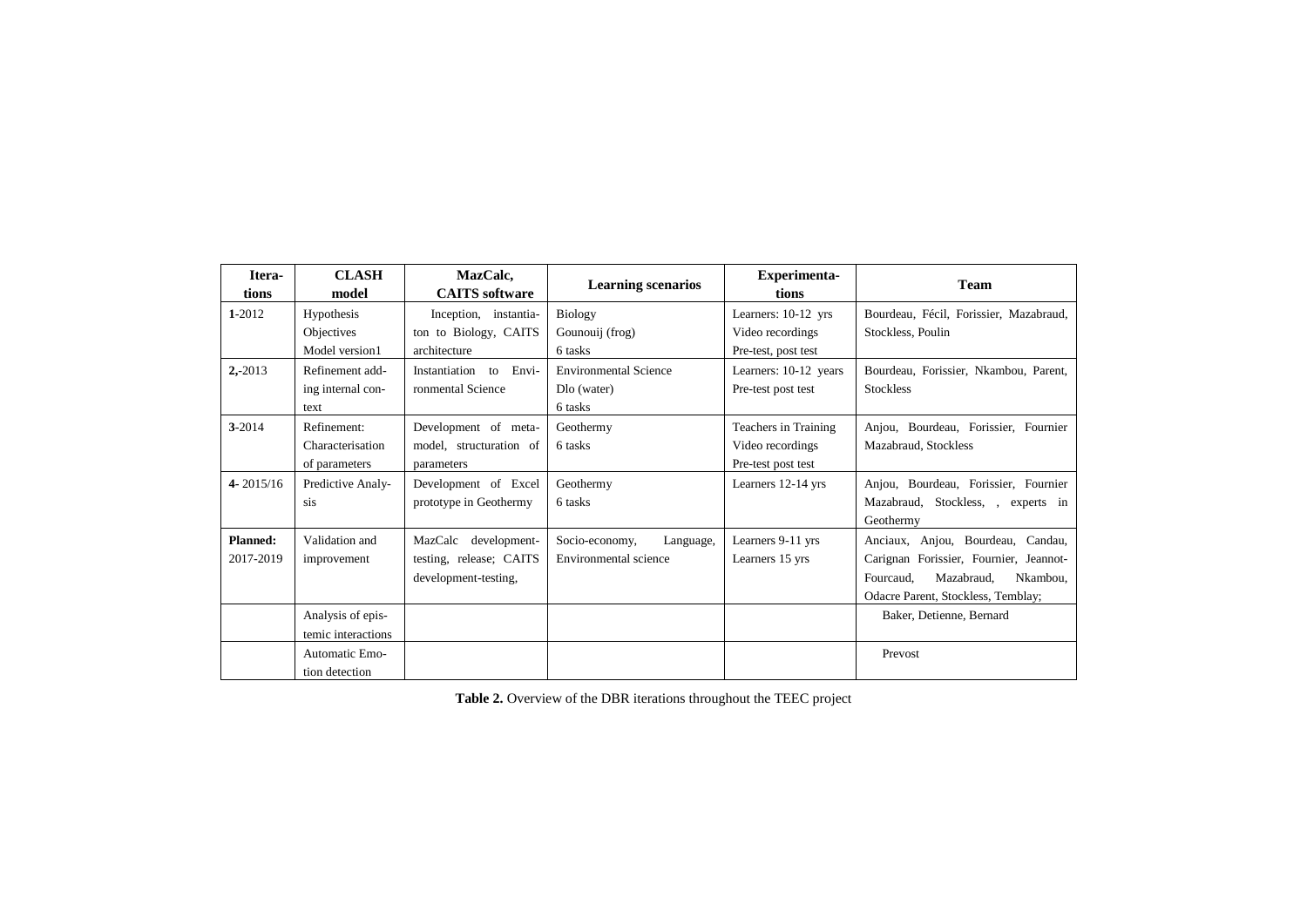### **9 Current status and future work**

Thanks to the results obtained between 2013 and 2016, we have become confident that our approach is valid, despite the logistics problems encountered along the process. It is our plan to test this approach with three new domains: Socio-economy, Environmental Science, and Language Learning. The MazCalc context calculator will be fully developed, tested and documented, with a user guide. The Context-Aware Tutoring System (CAITS) will be developed with two user interfaces: the authoring interface to edit learning scenarios based on the MazCalc, and the tutoring interface to guide the learners through their tasks. In order to test and inform the CLASH model, we intend to add two new dimensions: trace analysis and emotion detection. Trace analysis is going to be performed in the way of the analysis of epistemic interactions among learners to identify the nature of interactions, and validate the manifestations of the context effect. Automatic detection of emotions will also validate the visible expressions of the context effect in the video recordings.

### **Credits**

For their participation in this project and its experiments, I would like to thank: 1) the team members, Forissier, Delcroix, Anciaux, Mazabraud and Jeannot-Fourcaud, Université des Antilles; Tremblay, Parent, Carignan, and Savard,TÉLUQ; Stockless, Fournier et Nkambou, UQAM; Bernard, Université Paris-Descartes; Baker et Détienne, ParisTech; Prévost, ESIEA, Paris; 2) the experts, the research assistants, the teachers and the students; for English revision, Alexandra Luccioni.

Thanks also to the institutions and the research agencies that support our work: both research centers CRREF, Université des Antilles, and LICEF, Télé-université, 2012-2016; the ANR-FRQSC joint program for France-Québec projects, 2016-2019.

### **References**

- 1. Brown, A. (1992). Design experiments: Theoretical and methodological challenges in creating complex interventions in classroom settings. Journal of the Learning Sciences, 2(2), 141-178.
- 2. Design-Based Research Collective. (2003). Design-based research: An emerging paradigm for educational inquiry. Educational Researcher, 32(1), 5-8.
- 3. Barab, S., & Squire, K. (2004) Design based research: Putting a stake in the ground. The Journal of the Learning Sciences, 13(1): 1-14.
- 4. Wang, F., & Hannafin, M. J. (2005). Design-based research and technology-enhanced learning environments. Educational technology research and development, 53(4), 5-23.
- 5. Herrington, J., McKenney, S., Reeves, T., & Oliver, R. (2007). Design-based research and doctoral students: Guidelines for preparing a dissertation proposal. Murdoch University, http://researchrepository.murdoch.edu.au/6762/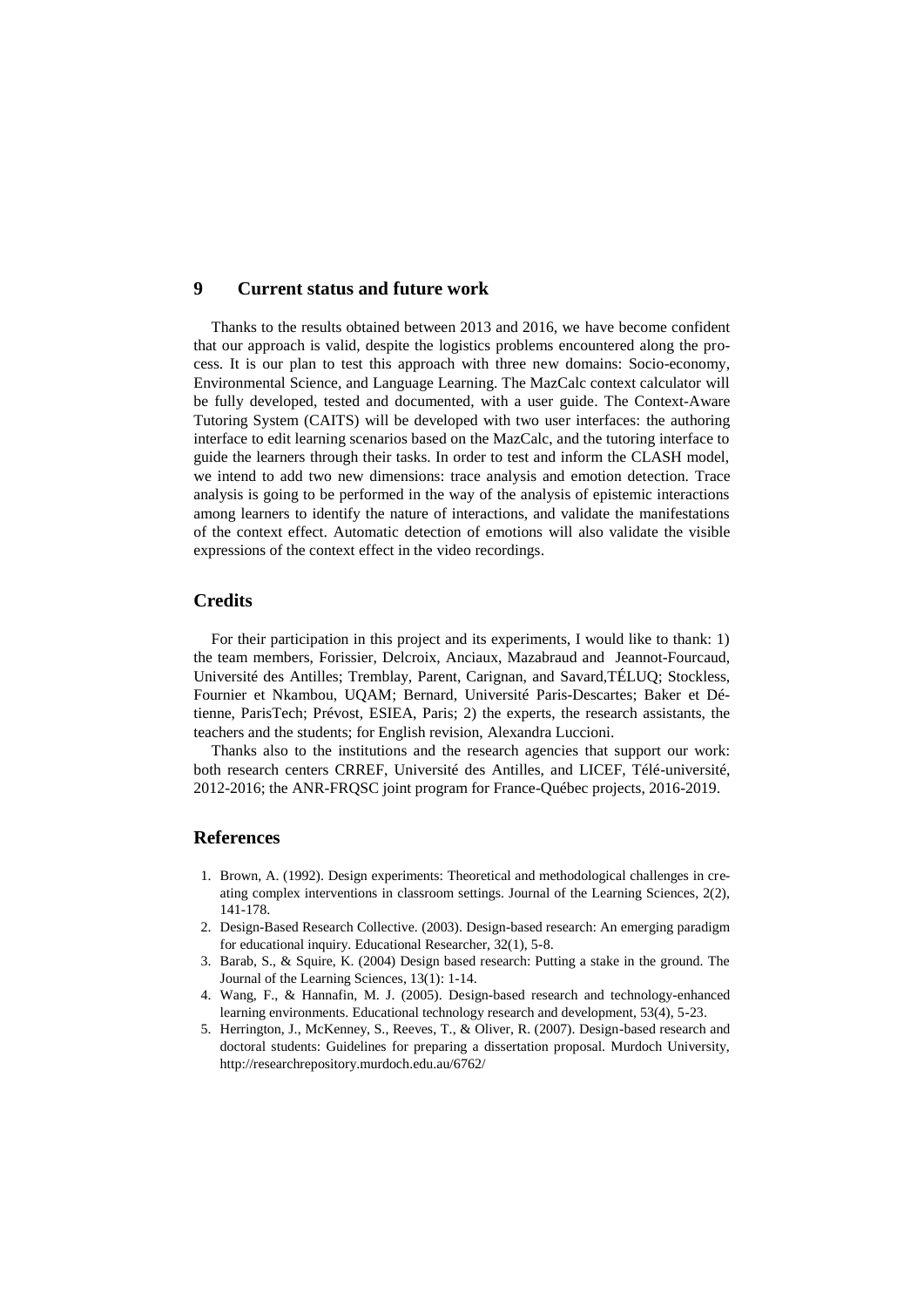- 6. Reimann, P. (2011) Design-based research, in L. Markauskaite, P. Freebody and J. Irwin (dir.). Methodological choice and design: Scholarship, policy and practice in social and educational research (p. 37-56). New York: Springer.
- 7. Sandoval, W., Bell, P. (2004). Design-Based Research Methods for Studying Learning in Context: Introduction. Educational Psychologist 39(4), 199–201.
- 8. Anderson, T., & Shattuck, J. (2012). Design-based research a decade of progress in education research? Educational researcher, 41(1), 16-25.
- 9. Savard, Isabelle (2014). Modélisation des connaissances pour un design pédagogique intégrant les variables culturelles. Unpublished PhD Thesis. http://r-libre.teluq.ca/362/
- 10. Luccioni, A., Bourdeau, J., Nkambou, R., Coulombe, C. and Massardi, J. (2016). [STI-](http://r-libre.teluq.ca/984/)[DICO: a Web-Based System for Intelligent Tutoring of Dictionary Skills.](http://r-libre.teluq.ca/984/) Proc. of the 25th International Conference Companion on World Wide Web (p. 923-928). Geneva, Switzerland: ACM.
- 11. Stockless, A. (2016). Le processus d'adoption d'une innovation pédagogique avec les TIC par les enseignants. Unpublished PhD thesis, Montréal : Université de Montréal.
- 12. Nkambou, R., Bourdeau, J, and Mizoguchi, R. (dir.). (2010). Advances in intelligent tutoring systems. Berlin: Springer, coll. Studies in Computational Intelligence.
- 13. Woolf, B. P. (2010). Building intelligent interactive tutors: Student-centered strategies for revolutionizing e-learning. Morgan Kaufmann.
- 14. Forissier T., Bourdeau J., Mazabraud, Y., and Nkambou, R. (2013). Modeling Context Effects in Science Learning:The CLASH Model. Proceedings of the 8th International and Interdisciplinary Conference (CONTEXT 2013) (p. 330-335). Berlin, Heidelberg : Springer Verlag, LNCS vol. 8175, http://r-libre.teluq.ca/253/
- 15. Gropper, G. (2017). Instructional Design. Educational Technology, vol. LVII, no. 1, 40-52.
- 16. Aronson, E. (1997). The jigsaw classroom: Building cooperation in the classroom. Scott Foresman & Company.[, https://www.jigsaw.org](https://www.jigsaw.org/)
- 17. Erkens, M., Bodemer, D., & Hoppe, H. U. (2016) Improving collaborative learning in the classroom: Text mining based grouping and representing. ijcscl 11 (4)
- 18. Berger, A., Moretti, R., Chastonay, P., Dillenbourg, P., Bchir, A., and Baddoura, R. (2001). Teaching community health by exploiting international socio-cultural and economical differences. In P. Dillenbourg, A. Eurelings, & K. Hakkarainen (Eds.), Proceedings of the first European Conference on Computer Supported Collaborative Learning (pp. 97– 105) .Retrieved from<http://www.eculturenet.org/mmi/euro-cscl/Papers/14.pdf>
- 19. Anjou, C., Forissier, T., Bourdeau, J., Mazabraud, Y., Nkambou, R., Fournier, F. (2017) Elaborating the Context Calculator: A Design Experiment in Geothermy, accepted to the Context in Learning'17 Workshop.
- 20. Forissier, T., Bourdeau, J., Mazabraud, Y., Nkambou R.: Computing the Context Effect for Science Learning. In: Brézillon, P., Gonzalez, A.J. (eds.) Context in Computing, pp. 255– 269. Springer (2014)
- 21. Terdjimi, M., Médini, L.,and Mrissa, M. (2016). Towards a Meta-model for Context in the Web of Things. In Karlsruhe Service Summit Workshop.
- 22. Fecil, S. (2014). Construire un Enseignement en tenant compte des Effets de Contexte, Unpublished. Master Thesis, Université des Antilles
- 23. Baker, M., Andriessen, J., Lund, K., Van Amelsvoort, M., Quignard, M.: Rainbow: A Framework for Analysing Computer-Mediated Pedagogical Debates. I J. CSCL, 2(2), 315– 357 (2007)
- 24. Bernard, F.-X & Baker, M. (2009). CoFFEE, un environnement informatique pour l'apprentissage coopératif en co-présence. Actes du colloque « DIDAPRO », Université Paris 5, 21-22 avril 2008. Publications de l'INRP. [http://didapro.mutatice.net/]